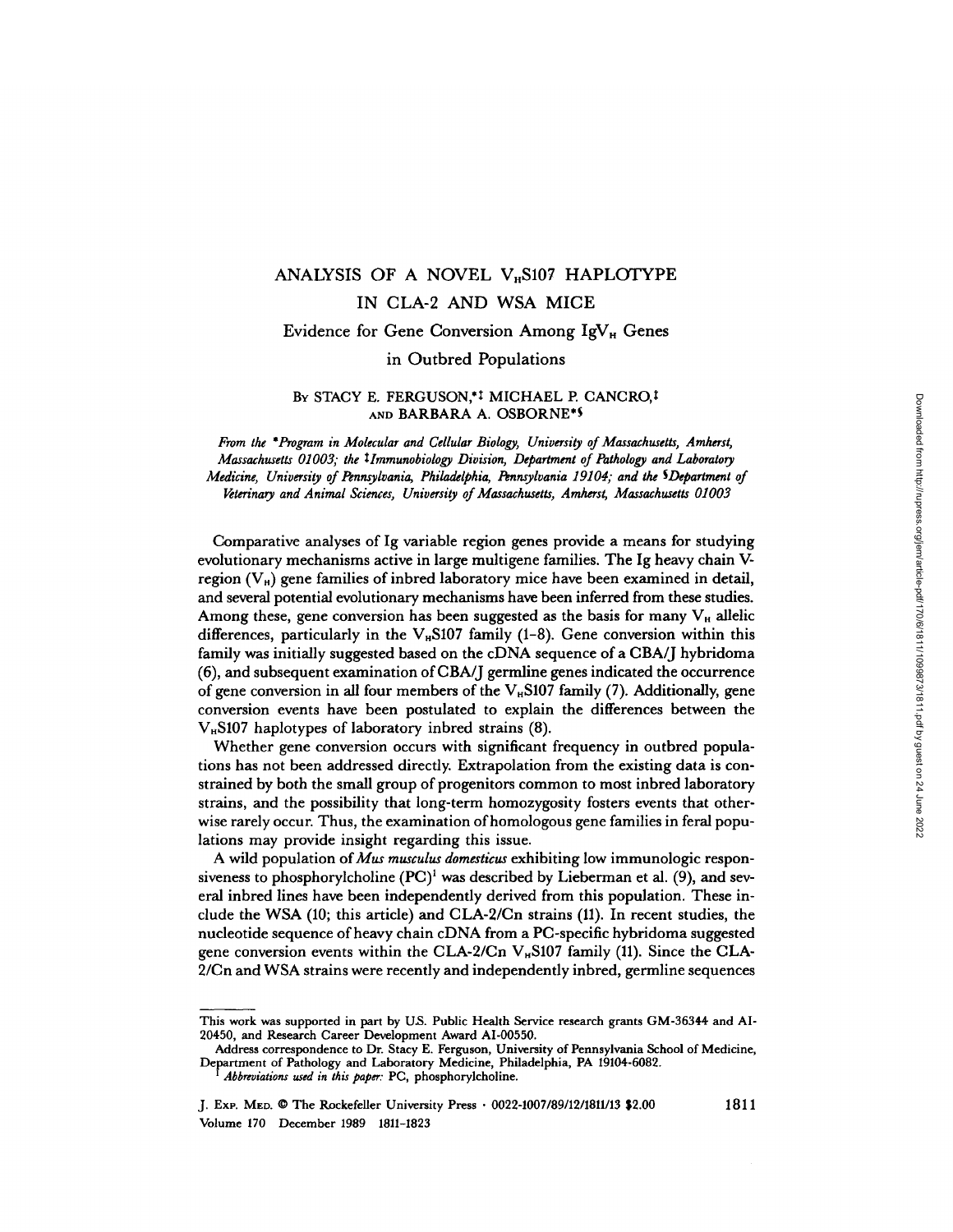## 1812 **GENE CONVERSION IN THE V<sub>H</sub>S107 FAMILY**

consistent with conversion would strengthen the possibility that such events are wide-<br>spread and unlikely artifacts of inbreeding. Accordingly, we have examined the  $V<sub>H</sub>$ S107 families of the CLA-2/Cn and WSA strains. The results indicate that: (a) The CLA-2 and WSA strains bear identical but novel  $V_{\text{H}}$ S107 family haplotypes;  $(b)$  low PC responsiveness in these populations is unlikely due to an inability to express the V1 member of the V<sub><sup>B</sub>S107</sup> gene family; and (c) gene conversion events have</sub> occurred with considerable frequency in the evolution of the murine  $V_{\text{H}}$ S107 family, especially among the V3, V13, and Vll members.

#### Materials and Methods

Mice. The CLA-2/Cn strain was derived in the laboratory of M. P. Cancro, from founders<br>iginally obtained from Dr. M. Potter (Lobomtony of Constitute Mational Cancer Institute originally obtained from Dr. M. Potter (Laboratory of Genetics, National Cancer Institute, National Institutes of Health, Bethesda, MD; under the auspices of NIH contract NZ01-CB-71085). These mice were selectively inbred for PC low responsiveness, and this segregates as a single autosomal Mendelian trait (11) . Adult breeding pairs of the WSA line were also obtained from Dr. M. Potter. The progenitors of the CLA and WSA lineages were members ofan outbred population, and were initially separated based on coat color and marking traits before inbreeding regimes  $(9, 10)$ . *Mia*. The CLA-2/Cra strain was sterived from the boson of Schedule as described from D. A. Poston (Archiven Content from D. A. Noticle (Archiven Schedule Archiven Schedule Archiven Chemical Case (and the sequence in the

DNA Preparation. High molecular weight DNA was prepared using adult female animals, freshly sacrificed by cervical dislocation . Nuclei were prepared according to the method of Liou et al. (12), with some modifications. Briefly, livers were immediately removed, minced, and dounce-homogenized in ice-cold PBS, containing <sup>1</sup> mM PMSF. All subsequent steps were performed on ice. The homogenate was strained through two layers of cotton gauze to remove connective tissue. Cells were spun down andwashed several times in fresh PBS/PMSE The pellet was resuspended in 25 ml NIB (60 mM KCl, 15 mM NaCl, 5 mM MgCl<sub>2</sub>, 1<br>
2 MM ReCTA 15 mM This UCl a U.7 6 0.5 mM NTT 1 mM NACl, 5 mM MgCl<sub>2</sub>, 1 mM EGTA, 15 mM Tris-HCl, pH 7.6, 0.5 mM DTT, 1 mM PMSF), containing 0.3 M sucrose.

Cell membranes were solubilized by the addition of 0.3 ml 10% NP-40 detergent. Aliquots of 12.5 ml were gently layered over 12.5 ml successions (1.7 M succession: 1 in quote<br>of 12.5 ml sucrose cushions (1.7 M sucrose cushions (1.7 M sucrose in NIB). Nuclei were spun down at 4°C for <sup>15</sup> min (13,000 rpm, HB-4 rotor, RC-5B centrifuge, Beckman Instruments, Fullerton, CA). The supernatant was discarded and the pellet was resuspended in a total volume of 5.0 ml NIB. Nuclei were lysed by the addition of  $0.5$  ml 5% SDS/100 mM EDTA and proteinase K to a final concentration of 0.5 mg/ml. Tubes were incubated overnight at 37 ° C .

The DNA preparation was extracted once in an equal volume of phenol, previously equilibrated with TE (10 mM Tris-HCl, pH 7.5, 1 mM EDTA), extracted twice with phenol/CHC13 (2/1, vol/vol) and once with CHC13 . DNA was precipitated from the aqueous phase by the addition of <sup>2</sup> vol 100% ethanol, spooled, air-dried, and resuspended to a final concentration of  $\sim$ 1 mg/ml.

Individual liver DNA samples from <sup>13</sup> members ofthe original breeding stocks from which the CLA-2/Cn and WSA strains were derived were generously provided by Drs. L. <sup>D</sup>'Hoostelaere and M. Potter.

Genomic Libraries. Phage genomic libraries were prepared through two different protocols. Partial Sau3a <sup>I</sup> digests were performed and fragments ranging from 9 to 23 kb in size were isolated by fractionation over sucrose gradients (13). Appropriate fractions were pooled, precipitated, and ligated into the Bam HI-digested X phage vector, XEMBL3 (Stratagene, LaJolla, CA) according to supplier's instructions . Ligations were packaged with commercial extracts (Stratagene).

An alternative method for isolation of individual  $V_{\mu}$ S107 gene segments was also used. Genomic DNA was digested to completion with Eco RI and electrophoresed through 0.8% agarose slab gels. Regions containing V<sub>B107</sub> gene segments, as determined by Southern blot analysis, were excised. Gel slices were placed in dialysis tubing for electroelution of fragments, which were precipitated and ligated into the vector  $\lambda$ gt10 (Stratagene). Reactions were packaged as described for EMBL3 libraries.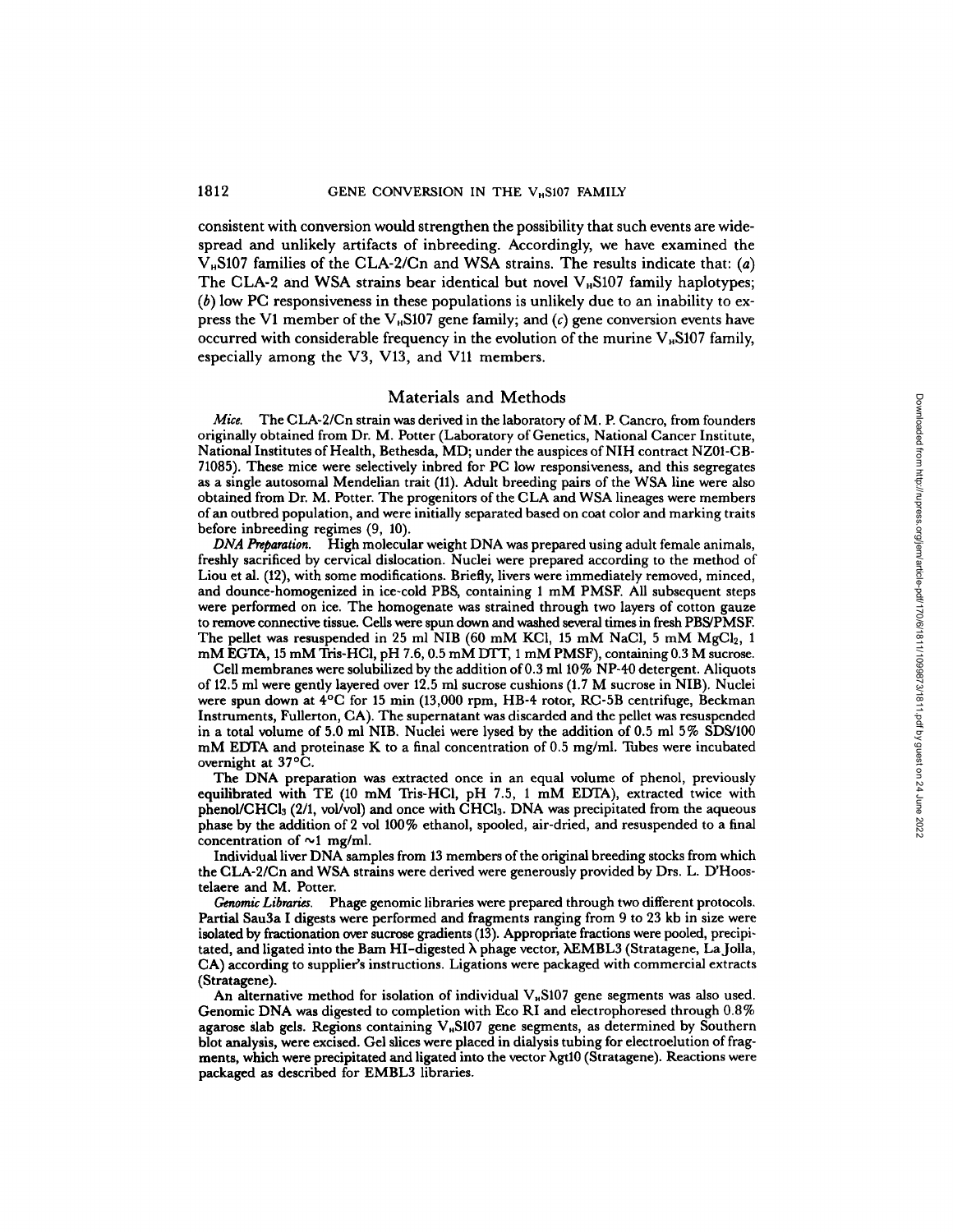Library Screening.  $\Lambda$ EMBL3 and  $\lambda$ gt10 libraries were plated and plaque-lifts were performed in duplicate using nylon membranes (Hybond-N; Amersham Corp., Arlington Heights, IL) . Lifts were denatured by floating on 0.2 M NaOH/1.5M NaCl. Filters were air-dried and<br>heled for 0 h at 900C. Lifts was worked for sumple have with frequent shapes of s work baked for 2 h at 80<sup>o</sup>C. Lifts were washed for several hours with frequent changes of a wash sultion containing 50 mM Tris-HCl, pH 8.0, 0.1% SDS, 1.0 mM EDTA, and 1.0 M NaCl<br>solution containing 50 mM Tris-HCl, pH 8.0, 0.1% SDS, 1.0 mM EDTA, and 1.0 M NaCl at 42 ° C. Membranes were transferred to 50 % formamide buffer for overnight hybridization.

*Probes.* A cDNA probe containing the BALB/c V1 gene segment was originally obtained from Dr. S. Crews (14); California Institute of Technology, Pasadena, CA). A Pst I fragment, containing the VI coding region, was excised for use as <sup>a</sup> hybridization probe. A plasmid containing <sup>a</sup> rearranged VI gene segment as well as associated <sup>5</sup>'-sequences, was obtained from P. Brodeur (Department of Pathology, Tufts University, Boston, MA). A 1.7-kb Bam HI fragment containing VI-specific sequence was used to identify upstream sequences ofthat gene segment.

Probes were labeled with  $\alpha$ -[<sup>32</sup>P]dCTP using the random-priming method of Feinberg and Vogelstein (15) . A commercial kit was used (Oligolabeling Kit ; Pharmacia Fine Chemicals, Piscataway, NJ).<br>*M13 Subclones.* 

 $M13$  Subclones. A minimum of two  $\lambda$  phage clones from original, unamplified libraries were sequenced per gene segment. All M13 manipulations were performed as described by Messing (16) . Plaque-lifts and screenings were performed as described earlier for genomic library screenings, except that filters were neutralized after denaturation . Subcloning strategies were based on the restriction maps of BALB/c S107  $V_n$  phage clones described by Siu et al. (17). et al.  $(17)$ .

The V13 gene segments of the CLA-2/Cn and WSA strains were subcloned as <sup>2</sup> .7-kb Eco RI fragments into Eco RI-digested M13mp18. Clones were also generated by digestion with Sau3a <sup>I</sup> and shotgun cloning of resulting fragments into Bam HI-digested vector.

The VI gene segments of both strains were subcloned as 2.5-kb Barn HI fragments into Barn HI-digested vector. Larger, 5-kb Xba <sup>I</sup> fragments were also subcloned for flanking region analysis.

The V11 gene segments were force cloned into both orientations by double-digestion with the enzymes, Eco RI and Hind III . These fragments were cloned into the vectors M13mp18 and M13mp19. The novel Vll gene segments (VII-2) of the two strains were subcloned as 4.7-kb Eco RI fragments into Eco RI-digested M13mp18.

Orientations of inserts in all M13 subclones were determined either directly, through sequence analysis or through complementation testing (16).

Dideoxynucleotide Sequencing. Sequencing of M13 templates was performed with a commercial sequencing kit using supplier's instructions (Sequenase; United States Biochemical Corp., Cleveland, OH).

Oligonucleotide Primers. All genes were sequenced in two orientations using the M13 universal primer, as well as a set of primers designed to anneal to particular regions of the coding and flanking sequences.

#### Results

S107 VH Allele Assignments. To examine the contribution of gene conversion to allelism among  $V_{\rm B}$ S107 haplotypes, it is first necessary to distinguish the V1, V11, V13, and V3 family members. Family member assignment was thus based on three criteria . First, genomic Southern blot analysis of Eco RI-digested CLA-2/Cn and WSA DNA reveals the presence of four  $V_{\rm B}$ S107 gene segments (Fig. 1, last four lanes), three of which comigrate with  $V_n$ S107 elements in BALB/c (V1, V11, and V13), rendering preliminary family member assignment feasible. DNA from <sup>13</sup> members of the outbred CLA and WSA progenitors are also included in Fig. 1, and show that at least three  $V_{\rm B}$ S107 haplotypes were segregating in this population. Second, coding region sequence analysis was used to distinguish the VI element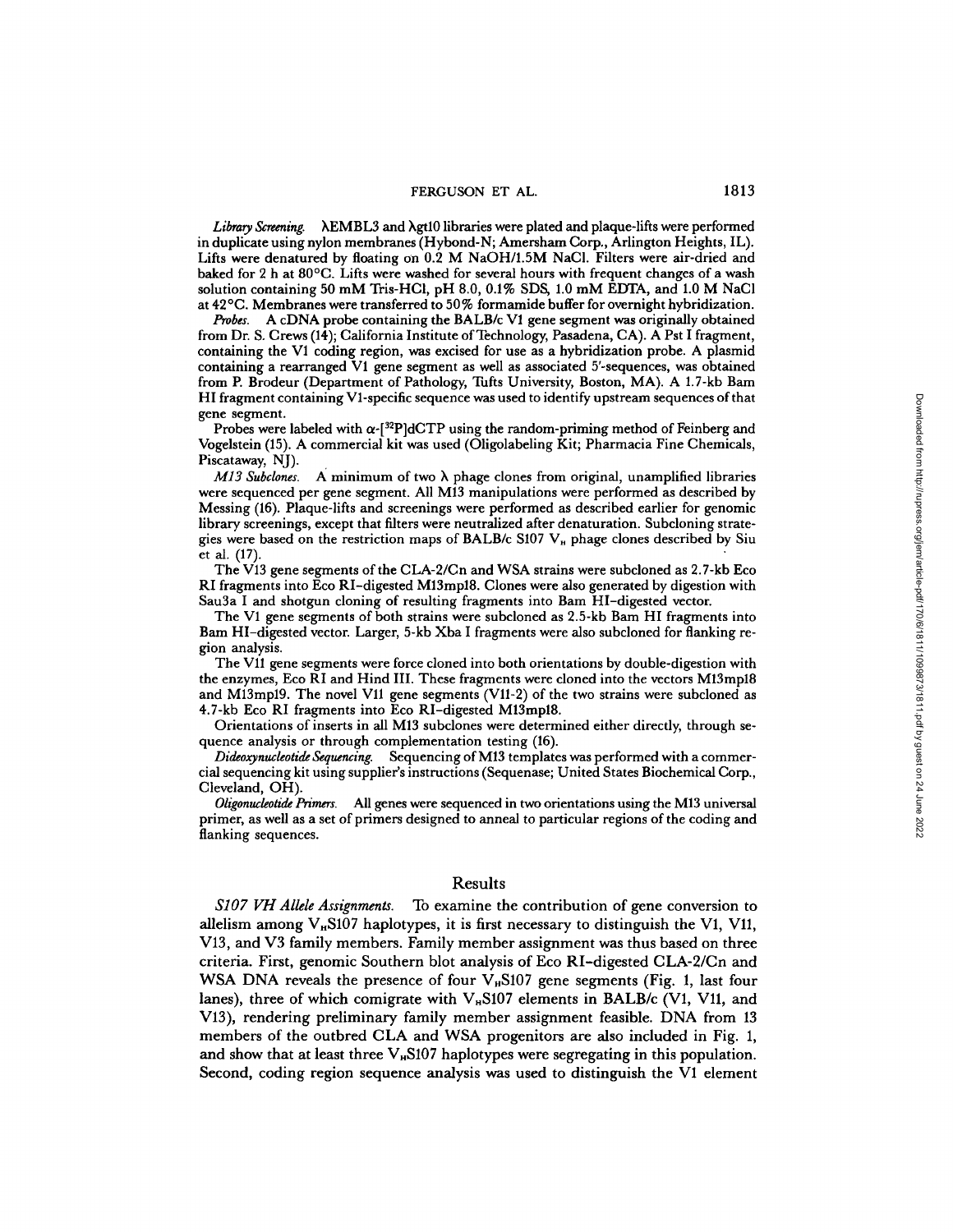#### 1814 GENE CONVERSION IN THE V<sub>H</sub>S107 FAMILY



FIGURE 1. Southern Blot analysis of Eco RI-digested BALB/c, CLA-2/Cn, and outbred progenitor DNA. 7.5  $\mu$ g per lane of Eco RI-digested genomic DNA was electrophoresed, transferred to nylon filters, and hybridized to the p107V1 probe (14). Individual liver DNA samples from members of the outbred progenitor population of CLA-2/Cn and WSA are shown in lanes 1-13.<br>BALB/c and three individual CLA-2/Cn DNA samples are in the last four lanes.

from the other three gene segments. Finally, noncoding, flanking region sequence analyses were performed. While the coding regions of the V11, V13, and V3 gene segments exhibit ahigh degree ofhomology, the flanking, noncoding sequences have diverged considerably, allowing for unambiguous family member assignment of novel  $V_{\rm H}$ S107 sequences.

The CLA-2/Cn and WSA V13 Gene Segments are Pseudogenes. As in the BALB/c strain, the V13 gene segments of WSA and CLA-2/Cn lie on 2.8-kb Eco RI fragments. Alleles of V13 examined to date are believed to be functional based on nucleotide sequence analysis (14, 17, 18).

Subcloning of the CLA-2/Cn and WSAV13 gene segments revealed the presence of a novel Sau 3a restriction site within the  $V_H$  coding region. Subcloning and sequencing of the gene on the larger, 2.8-kb Eco RI fragment revealed that the novel Sau 3a site is attributable to a single nucleotide insertion within codon <sup>37</sup> (GTC to GATC), resulting in a shift in reading frame (Fig . 2) . The new reading frame includes four translational stop codons, likely rendering the V13 gene segments of the CLA-2/Cn and WSA strains pseudogenes. A second mutation is present at codon 82c. This defect involves asingle base deletion (CTG to TG) that restores the original reading frame. The defects present in these V13 gene segments are not cloning artifacts, as libraries from the two strains were generated independently. Furthermore, a minimum of three independent clones from unamplified libraries were examined per strain, all ofwhich contained the same coding region defects. No obvious defects are present outside the V13 coding region.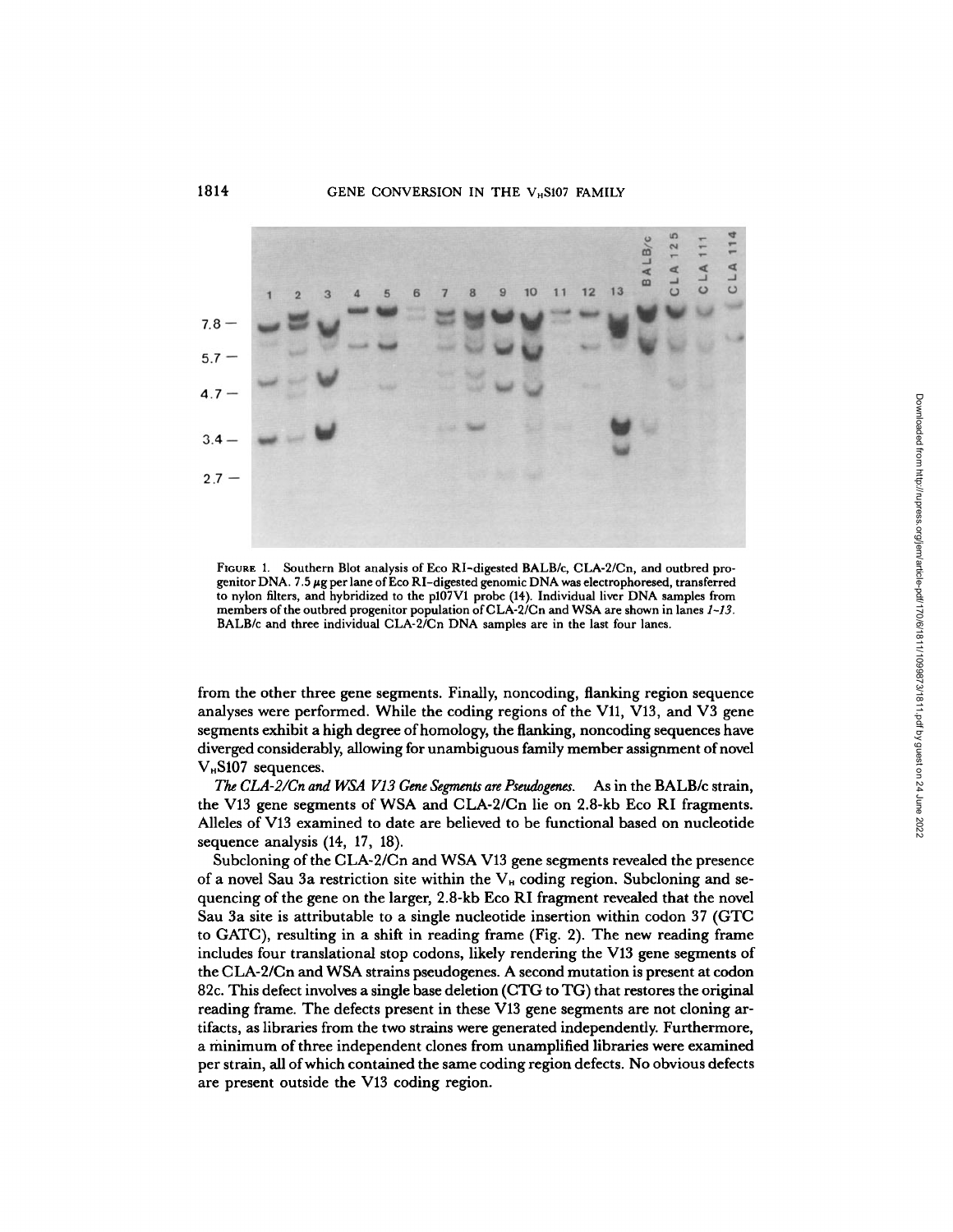| BALB/c V13 GAG GTG AAG CTG ATG GAG TCT GGA GGA GGC TTG GTA CAG CCT GGG GCT TCT CTG AGA CTC TCC TGT GAA GCT TCT GGA<br>CLA-2/Cn V13<br><b>USA</b> | V13               |                                                                                                          |  |      | -5 | 67<br>the six and the the six and the six and the the six and the the the six and his old old old offer got the cog                                                                                                                                                                                                                             |  |          |           |  |  | 8 9 10 11 12 13 14 15 16 17 18 19 20 21 22 23 24 25 26 |  |      |  |      |                                                                                       |
|--------------------------------------------------------------------------------------------------------------------------------------------------|-------------------|----------------------------------------------------------------------------------------------------------|--|------|----|-------------------------------------------------------------------------------------------------------------------------------------------------------------------------------------------------------------------------------------------------------------------------------------------------------------------------------------------------|--|----------|-----------|--|--|--------------------------------------------------------|--|------|--|------|---------------------------------------------------------------------------------------|
| <b>BALB/c</b><br><b>WSA</b>                                                                                                                      | V13               | TTC ACC TTC ACT GAT TAC TAC ATG AGC TGGIG TCICGC CAG CCT CCA GGG AAG TCA CCT GAG TGG TTG GCT TTG ATT AGA |  |      |    |                                                                                                                                                                                                                                                                                                                                                 |  |          | insertion |  |  |                                                        |  | stop |  |      | 27 28 29 30 31 32 33 34 35 36 37 38 39 40 41 42 43 44 45 46 47 48 49 50 51 52<br>stop |
| <b>BALB/c</b><br>CLA-2/Cn V13<br><b>USA</b>                                                                                                      | <b>V13</b><br>V13 |                                                                                                          |  | stop |    | AAC AAA GCT AAT GGC TAT ACA ACA GAG TAT AGT GCA TCT GTT AAG GGT CGG TTC ACC ATC TCC AGA GAT AAT TCT CAA<br>and the see and ang ang new are ing ong and and induced began in the see the see the see the see angles.<br>the and ma <u>dien</u> and had and and had not have not had the common and and have not have the sig <u> and</u> had and |  | deletion |           |  |  |                                                        |  |      |  | stop | 52a 52b 52c 53 54 55 56 57 58 59 60 61 62 63 64 65 66 67 68 69 70 71 72 73 74 75      |
| BALB/c V13<br>CLA-2/Cn V13<br><b>WSA</b>                                                                                                         | V13               |                                                                                                          |  |      |    | 76 77 78 79 80 81 82 82a 82b 82c 83 84 85 86 87 88 89 90 91 92 93 94 95<br>AAC ATC CTC TAT CTT CAA ATG AAC ACCICTGIAGA GCT GAG GCC AGT GCC ACT TAT TAC TGT GCA AAA GAT                                                                                                                                                                          |  |          |           |  |  |                                                        |  |      |  |      |                                                                                       |

FIGURE 2. The CLA-2/Cn and WSA V13 gene segments. The coding regions of the CLA-2/Cn and WSAV13 genes are compared with their allele in BALB/c. Insertion and deletion mutations are boxed. The insertion generates four translational stop codons . These sequence data have been submitted to the EMBL/GenBank Data Libraries

Two V11 Gene Segments are Present in the CLA-2/Cn and WSA Genomes. Two V11 gene segments were identified in the CLA-2/Cn and WSA strains. One of these comigrates with and is identical in sequence to the V11 gene segment of BALB/c (Fig. 3) . A second copy of V11 is also present in the CLA-2/Cn and WSA genomes on a novel 4.7-kb Eco RI fragment not present in the BALB/c strain . This extra V11 gene segment will be referred to as V11-2, to distinguish it from the V11 gene segment that comigrates with that present in BALB/c.

| BALB/c                                                                                                                                                                                | V11                      |  |  |  |  | 2 3 4 5 6 7 8 9 10 11 12 13 14 15 16 17 18 19 20 21 22 23 24 25 26<br>GAG GTG AAG CTG GTG GAG TCT GGA GGA GGC TTG GTA CAG CCT GGG GGT TCT CTG AGA CTC TCC TGT GCA ACT TCT GGG            |  |  |  |  |  |  |  |  |  |  |  |  |
|---------------------------------------------------------------------------------------------------------------------------------------------------------------------------------------|--------------------------|--|--|--|--|------------------------------------------------------------------------------------------------------------------------------------------------------------------------------------------|--|--|--|--|--|--|--|--|--|--|--|--|
| <b>CLA 2/Cn</b>                                                                                                                                                                       | V11                      |  |  |  |  |                                                                                                                                                                                          |  |  |  |  |  |  |  |  |  |  |  |  |
| WSA.                                                                                                                                                                                  | V11                      |  |  |  |  |                                                                                                                                                                                          |  |  |  |  |  |  |  |  |  |  |  |  |
| 1C4DB.B                                                                                                                                                                               | <b>CDNA</b>              |  |  |  |  | the six the the time off the six the time off the time time and time offer the six time off the six time and time                                                                        |  |  |  |  |  |  |  |  |  |  |  |  |
| $CLA-2/Ch$                                                                                                                                                                            |                          |  |  |  |  |                                                                                                                                                                                          |  |  |  |  |  |  |  |  |  |  |  |  |
| <b>USA</b>                                                                                                                                                                            |                          |  |  |  |  |                                                                                                                                                                                          |  |  |  |  |  |  |  |  |  |  |  |  |
|                                                                                                                                                                                       |                          |  |  |  |  |                                                                                                                                                                                          |  |  |  |  |  |  |  |  |  |  |  |  |
| BALB/c                                                                                                                                                                                | V11                      |  |  |  |  | 27 28 29 30 31 32 33 34 35 36 37 38 39 40 41 42 43 44 45 46 47 48 49 50 51 52<br>TTC ACC TTC ACT GAT TAC TAC ATG AGC TGG GTC CGC CAG CCT CCA GGA AAG GCA CTT GAG TGG TTG GGT TTT ATT AGA |  |  |  |  |  |  |  |  |  |  |  |  |
| CLA-2/Cn                                                                                                                                                                              | V <sub>1</sub>           |  |  |  |  |                                                                                                                                                                                          |  |  |  |  |  |  |  |  |  |  |  |  |
| <b>USA</b>                                                                                                                                                                            | V11                      |  |  |  |  |                                                                                                                                                                                          |  |  |  |  |  |  |  |  |  |  |  |  |
| 10408.8                                                                                                                                                                               | <b>CDNA</b>              |  |  |  |  | the see the dir the tip tip tip sign cleared the dir tip tip signs, and tip tip tip tip signs, and tip tip tip                                                                           |  |  |  |  |  |  |  |  |  |  |  |  |
| <b>CLA</b> 2/Cn                                                                                                                                                                       |                          |  |  |  |  |                                                                                                                                                                                          |  |  |  |  |  |  |  |  |  |  |  |  |
| <b>USA</b>                                                                                                                                                                            |                          |  |  |  |  |                                                                                                                                                                                          |  |  |  |  |  |  |  |  |  |  |  |  |
|                                                                                                                                                                                       |                          |  |  |  |  |                                                                                                                                                                                          |  |  |  |  |  |  |  |  |  |  |  |  |
|                                                                                                                                                                                       |                          |  |  |  |  | 52a 52b 52c 53 54 55 56 57 58 59 60 61 62 63 64 65 66 67 68 69 70 71 72 73 74 75                                                                                                         |  |  |  |  |  |  |  |  |  |  |  |  |
| <b>BALB/c</b>                                                                                                                                                                         | <b>V11</b>               |  |  |  |  | AAC AAA GCT AAT GGT TAC ACA ACA GAG TAC AGT GCA TCT GTG AAG GGT CGG TTC ACC ATC TCC AGA GAT AAT TCC CAA<br>                                                                              |  |  |  |  |  |  |  |  |  |  |  |  |
| $CLA-2/Ch$<br><b>USA</b>                                                                                                                                                              | <b>V11</b><br><b>V11</b> |  |  |  |  |                                                                                                                                                                                          |  |  |  |  |  |  |  |  |  |  |  |  |
| 10408.8                                                                                                                                                                               | <b>CDNA</b>              |  |  |  |  |                                                                                                                                                                                          |  |  |  |  |  |  |  |  |  |  |  |  |
| $CLA-2/Ch$                                                                                                                                                                            | $V11 - 2$                |  |  |  |  |                                                                                                                                                                                          |  |  |  |  |  |  |  |  |  |  |  |  |
| <b>USA</b>                                                                                                                                                                            |                          |  |  |  |  |                                                                                                                                                                                          |  |  |  |  |  |  |  |  |  |  |  |  |
|                                                                                                                                                                                       |                          |  |  |  |  |                                                                                                                                                                                          |  |  |  |  |  |  |  |  |  |  |  |  |
|                                                                                                                                                                                       |                          |  |  |  |  | 76 77 78 79 80 81 82 82a 82b 82c 83 84 85 86 87 88 89 90 91 92 93 94 95                                                                                                                  |  |  |  |  |  |  |  |  |  |  |  |  |
| <b>BALB/c</b>                                                                                                                                                                         | V11                      |  |  |  |  | AGC ATC CTC TAT CTT CAA ATG AAC ACC CTG AGA GCT GAG GAC AGT GCC ACT TAT TAC TGT GCA AGA GAT                                                                                              |  |  |  |  |  |  |  |  |  |  |  |  |
| <b>CLA-2/Cn</b>                                                                                                                                                                       | V11                      |  |  |  |  |                                                                                                                                                                                          |  |  |  |  |  |  |  |  |  |  |  |  |
| <b>USA</b><br>10408.8                                                                                                                                                                 | V11<br><b>CDNA</b>       |  |  |  |  | the company and the company of the company of the company of the company of the company of the company of the                                                                            |  |  |  |  |  |  |  |  |  |  |  |  |
| $CLA-2/Ch$                                                                                                                                                                            |                          |  |  |  |  |                                                                                                                                                                                          |  |  |  |  |  |  |  |  |  |  |  |  |
| <b>USA</b>                                                                                                                                                                            |                          |  |  |  |  |                                                                                                                                                                                          |  |  |  |  |  |  |  |  |  |  |  |  |
|                                                                                                                                                                                       |                          |  |  |  |  |                                                                                                                                                                                          |  |  |  |  |  |  |  |  |  |  |  |  |
|                                                                                                                                                                                       |                          |  |  |  |  |                                                                                                                                                                                          |  |  |  |  |  |  |  |  |  |  |  |  |
| FIGURE 3. The CLA-2/Cn and WSA V11 and V11-2 Gene Segments. The V11 and V11-2 gene                                                                                                    |                          |  |  |  |  |                                                                                                                                                                                          |  |  |  |  |  |  |  |  |  |  |  |  |
|                                                                                                                                                                                       |                          |  |  |  |  |                                                                                                                                                                                          |  |  |  |  |  |  |  |  |  |  |  |  |
| segments of the CLA-2/Cn and WSA strains are compared with their homologues in BALB/c.<br>The cDNA $V_H$ sequence expressed by the CLA-2/Cn-derived hybridoma, 1C4D8.8 (11), is shown |                          |  |  |  |  |                                                                                                                                                                                          |  |  |  |  |  |  |  |  |  |  |  |  |
|                                                                                                                                                                                       |                          |  |  |  |  |                                                                                                                                                                                          |  |  |  |  |  |  |  |  |  |  |  |  |
| to demonstrate that the novel V11-2 gene segments analyzed herein are functional. These se-                                                                                           |                          |  |  |  |  |                                                                                                                                                                                          |  |  |  |  |  |  |  |  |  |  |  |  |
|                                                                                                                                                                                       |                          |  |  |  |  |                                                                                                                                                                                          |  |  |  |  |  |  |  |  |  |  |  |  |
| quence data have been submitted to the EMBL/GenBank Data Libraries.                                                                                                                   |                          |  |  |  |  |                                                                                                                                                                                          |  |  |  |  |  |  |  |  |  |  |  |  |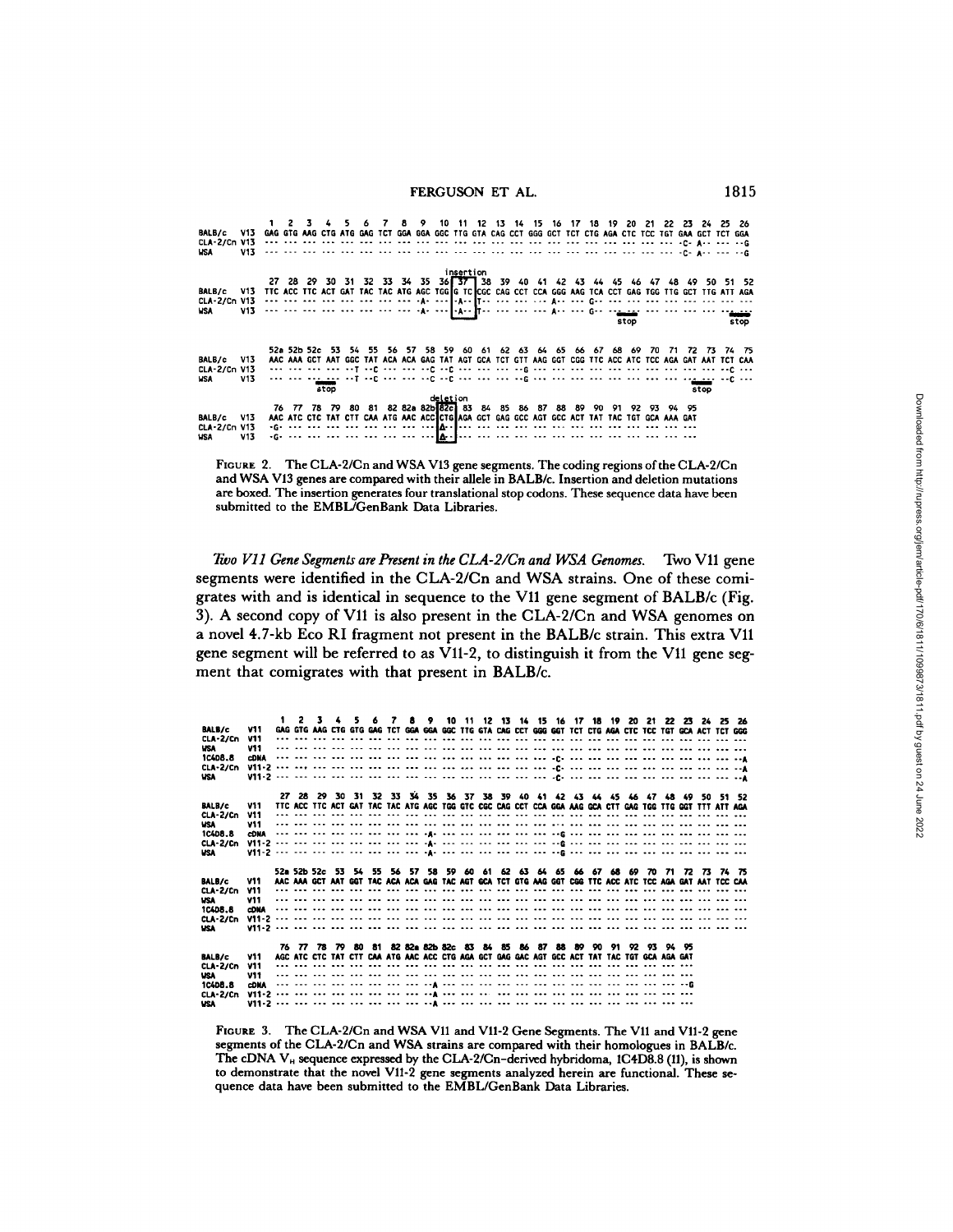#### 181 6 GENE CONVERSION IN THE V<sub>H</sub>S107 FAMILY

Comparison of the coding and flanking region sequences from CLA-2/Cn V11, CLA-2/Cn V11-2, and BALB/c V11 (Fig. 4) shows that a high degree of homology exists among the three segments. It is clear from the flanking region sequences of the CLA-2/Cn V11-2 gene that it is a second copy of the V11 segment present in CLA-2/Cn and BALB/c.

TheCLA-2/Cn and WSA V11-2 gene segments are functional and expressed. All promoter, leader peptide, and heptamer-nonamer rearrangement sequences are present and maintain features believed to be required for V<sub>H</sub> expression. Most persuasively, this gene segment encodes the  $V_H$  sequence expressed in the heavy chain of the PC-binding, CLA-2/Cn-derived hybridoma, 1C4 (11) . The cDNA sequence generated from 1C4 contained differences at six nucleotide positions, relative to the BALB/c V11 gene sequence. Five of these differences are present in the germline sequence ofthe CLA-2/Cn V11-2 gene segment (Fig. 3) . The sixth difference (codon

|                                                                                                                              |                                      | the FO-binding, OLIA 27 On Actived hybridoma, TOT $(11)$ . The CDTVA sequence<br>Downloaded<br>nerated from 1C4 contained differences at six nucleotide positions, relative to the<br>ALB/c V11 gene sequence. Five of these differences are present in the germline<br>quence of the CLA-2/Cn V11-2 gene segment (Fig. 3). The sixth difference (codon<br>from                                                                                                                                                 |
|------------------------------------------------------------------------------------------------------------------------------|--------------------------------------|-----------------------------------------------------------------------------------------------------------------------------------------------------------------------------------------------------------------------------------------------------------------------------------------------------------------------------------------------------------------------------------------------------------------------------------------------------------------------------------------------------------------|
| BALB/c<br>CLA-2/Cn V11<br>BALB/c<br>$CLA-2/cn$ V13<br>BALB/c<br>BALB/c<br>$CLA-2/Ch$ V11<br>BALB/c<br>CLA-2/Cn V13<br>BALB/c | V11<br>V13<br>v٦<br>V11<br>V13<br>V3 | http://rupress.org/jem/article-pdf/170/6/1811/1/098/73/1811.pdf by guest on<br>AGCAAGGTGAACTGGCTAAATCAAAAAGTTGAAATGTTATCAAAGACGCAGAACCAACAATATTGTAACGGTGCTCCTCCTAATGAACTCATTCCATTTCA<br>-TATT-AGA--A-CCAC-G--TT-TGTAGAC--GGAAA-CAG-GATTATCACC-TGTT--A-GGTCCTGTCA-TATTG--AGG-TG--AATGAAGACCAT<br>8-mer<br>CTCGT<br>GTATTCT_ACAGTTTCAACCCATGAGCTGAAGTTATAGCAGGAAGACATGCAAATTGGAACTCACCCCCTTCTT<br>$\cdots$<br>-AGT-CTCTACAATTGGAATCATTGAA---TATTACTGGC---A-A-CATAGGT-G-GACC-TGT-TG-A--CATAG-CACACTTACATAATGAGAT-C |
| BALB/c<br>CLA-2/Cn V11<br>BALB/c<br>$CLA-2/cn$<br>BALB/c                                                                     | V11<br>V13<br>V13<br>V3              | AT AAAATCTTGTCAAGACTCTCACTGTAGCGTATGAACCTAGCCCTGATTTCCCCAGCCTTCA GTTCCCAGA TTCAGTGATCAGCCTTGAACACAGAC<br>CCATG-C-GG-AGGA--CAGTAT-GATCCA-T---TTC-AAGA-AGAA-GACAT-AGAAGGAG-CAAGTAGCTGTGCAT-A-GCA-TT-CAA--GC-TTTA                                                                                                                                                                                                                                                                                                  |
| BALB/c<br>CLA-2/Cn V11<br>BALB/c<br>$CLA-2/Ch$ V13<br>BALB/c<br><b>BALB/c</b><br>$CLA-2/Ch$ V11                              | V11<br>V13<br>v3<br>V11              | ist leader exon<br>CTGTCACCATGAAGTTGTGGCTGAACTGGATTTTCCTT GTAACACTTTTAAATGGTAATTTATGGTGAACAAGGGATGCTGAGTATCTGAGTGTGTG<br>2nd leader<br>24 June<br>7-тег<br>exon<br>/ ACACAGTGAGGGTACT                                                                                                                                                                                                                                                                                                                           |
| BALB/c<br>CLA-2/Cn V13<br>BALB/c<br>BALB/c                                                                                   | V13<br>v3<br>V11                     | 2022<br>$/AC$<br><u>9-mer</u><br>TCAGTGTGAGCCTAGACACAAAACCTCCTTGCAAAGGTGCTCAGGACACAGGGGGGCGCACATGACCAGAGAAAAAAAGTGCATTGCCTGTCTTGTATT                                                                                                                                                                                                                                                                                                                                                                            |
| $CLA-2/Ch$ V11<br>BALB/c<br>CLA-2/Cn V13<br>BALB/c                                                                           | V13<br>V3                            |                                                                                                                                                                                                                                                                                                                                                                                                                                                                                                                 |
| BALB/C<br>CLA-2/Cn V11<br><b>BALB/c</b><br>$CLA-2/Ch$ V13<br>BALB/c                                                          | V11<br>V13<br>v3                     | ACTTAACATCTGAAAATTTCTCTGGAACTTACCAGGCTTTATCTCCAAAGAAATGTTTGAGAAATGTTTGCATTGGACAGTGGCAACTGTACAGAATTGC<br>$TA - - - - - - - - G - - - A$                                                                                                                                                                                                                                                                                                                                                                          |

FIGURE 4. Flanking region analysis of V11, V13, and V3 gene segments. CLA-2/Cn V<sub>H</sub> sequences were designated alleles of V11 or V13 through comparisons of flanking regions with those determined for the BALB/c strain (17) . Two different Vll and a single V13 gene segments are present in the CLA-2/Cn germline. There are no V3-like pseudogene segments present in this strain. Promoter (conserved octamer and TATA sequences) and heptamer-nonamer rearrangement sequences are indicated.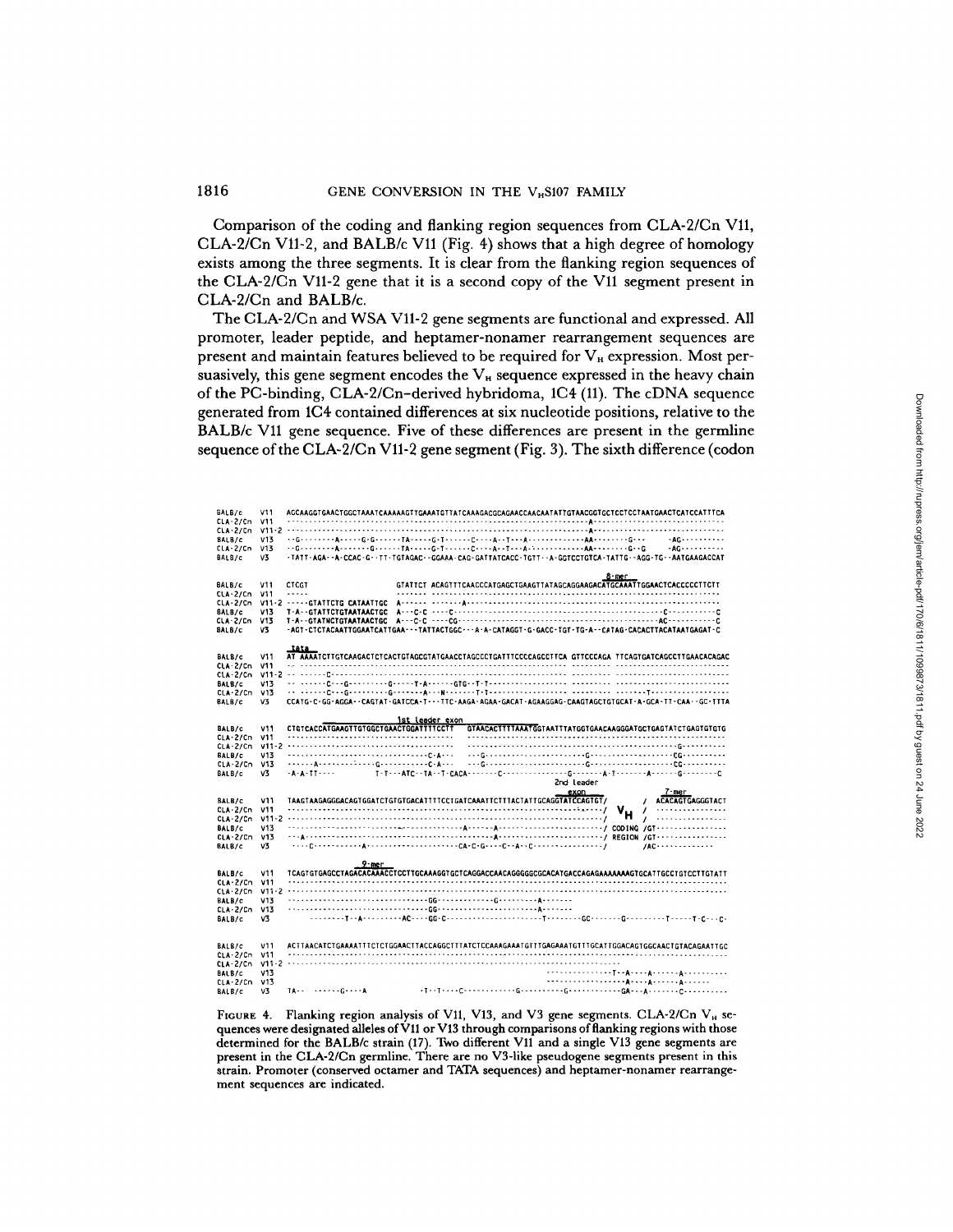95) is not found in any of the CLA-2/Cn S107 germline sequences and probably represents junctional diversity.

The CLA-2/Cn V1 Gene Segment. In Fig. 5 the CLA-2/Cn V1 gene segment and its associated flanking sequences is compared with its allele in the BALB/c strain. The coding region sequences of the two Vl alleles are identical. Proper promoter elements (the conserved V<sub>H</sub> octamer and TATA elements) are present upstream of the CLA-2/Cn VI gene segment. The heptamer-nonamer rearrangement signal is present as well . While several nucleotide differences exist in the 5'-flanking region sequences of the two strains, none of these would be expected to preclude proper expression of the V1 gene segment of CLA-2/Cn. None of the regions in which these differences occur are conserved in sequence or length among functional  $V_{\text{\tiny H}}$  gene segments.

CLA-2/Cn and WSA Do Not Possess an Allele of V3. Examination of the  $V_{H}S107$ gene segments of the BALB/c, C57BL/10, and CBA/J strains revealed the presence of a pseudogene segment, designated V3 (7, 14, 17, 18). This gene segment has been designated a pseudogene, as it contains several coding region defects, a nonfunc-

| BALB/c               |                                                                                                                                                                                                 |   |  |   |  |  |             |  |  |               |  |                                          |        |                                                                                            |
|----------------------|-------------------------------------------------------------------------------------------------------------------------------------------------------------------------------------------------|---|--|---|--|--|-------------|--|--|---------------|--|------------------------------------------|--------|--------------------------------------------------------------------------------------------|
| BALB/c               |                                                                                                                                                                                                 |   |  | 8 |  |  |             |  |  |               |  |                                          |        | V1_AACATTGTTACTGATAGCTGATTCATTCACTATATCCCTGCATTTTGTAATAATAACTTCACTCTACAACTTCAATCCTAGAGCTA  |
| BALB/c               |                                                                                                                                                                                                 |   |  |   |  |  | <b>TATA</b> |  |  |               |  |                                          |        |                                                                                            |
| BALB/c               |                                                                                                                                                                                                 |   |  |   |  |  |             |  |  | <b>LEADER</b> |  |                                          |        | V1 AGTTCCCCAATCTTCACATTCAGAAATCAGCACTCAGTCCTGTCACTATGAAGTTGTGGTTAAACTGGGTTTTTCTTTTAACACTTT |
| BALB/c               |                                                                                                                                                                                                 |   |  |   |  |  |             |  |  |               |  |                                          |        |                                                                                            |
| BALB/c               |                                                                                                                                                                                                 |   |  |   |  |  |             |  |  |               |  |                                          | LEADER |                                                                                            |
| BALB/c<br><b>USA</b> | V1 GAG GTG AAG CTG GTG GAA TCT GGA GGA GGC TTG GTA CAG CCT GGG GGT TCT CTG AGA CTC TCC TGT                                                                                                      |   |  |   |  |  |             |  |  |               |  |                                          |        |                                                                                            |
| BALB/c<br><b>WSA</b> | VIIGCA ACT TCT GGG TTC ACC TTC AGT GAT TTC TAC ATG GAG TGG GTC CGC CAG CCT CCA GGG AAG AGA<br>Village and the continuum and the continuum and the continuum and continuum and continuum and the |   |  |   |  |  |             |  |  |               |  |                                          |        |                                                                                            |
| BALB/c<br><b>USA</b> | VIICTG GAG TGG ATT GCT GCA AGT AGA AAC AAA GCT AAT GAT TAT ACA ACA GAG TAC AGT GCA TCT GTG                                                                                                      |   |  |   |  |  |             |  |  |               |  |                                          |        |                                                                                            |
| BALB/c<br><b>WSA</b> | Village and and not not you was and and and you can not you was you was and you was you                                                                                                         |   |  |   |  |  |             |  |  |               |  |                                          |        | VI AAG GGT CGG TTC ATC GTC TCC AGA GAC ACT TCC CAA AGC ATC CTC TAC CTT CAG ATG AAT GCC CTG |
| BALB/c<br><b>USA</b> | VI AGA GCT GAG GAC ACT GCC ATT TAT TAC TGT GCA AGA GAT                                                                                                                                          |   |  |   |  |  |             |  |  |               |  | <b>GCACACAGTGAGAGGACGTCATTGTGAGCCCAG</b> |        |                                                                                            |
| BALS/c               | V1 ACACAAACCTCCATTGCAGGGGTGTTCTGGACCAACAGA GGCGCACATGACTATGGAAAAAGACTGTATGACCTCTTCATGTATCA                                                                                                      | Τ |  |   |  |  |             |  |  |               |  |                                          |        |                                                                                            |

BALB/c V1 CTTTTTATCTGGAAAGTTCTCTGGAACTTATATTGCTT CLA-2/Cn V1

FIGURE 5. The CLA-2/Cn and WSA V1 gene segments. The V1 germline element of the low PC responder strain, CLA-2/Cn is compared with its allele in a responder strain, BALB/c. The coding region of the WSA strain has also been determined. Octamer, TATA, and heptamer-nonamer elements are marked. Exons encoding the leader peptide are indicated. These data have been submitted to the EMBL Gen Bank Data Libraries.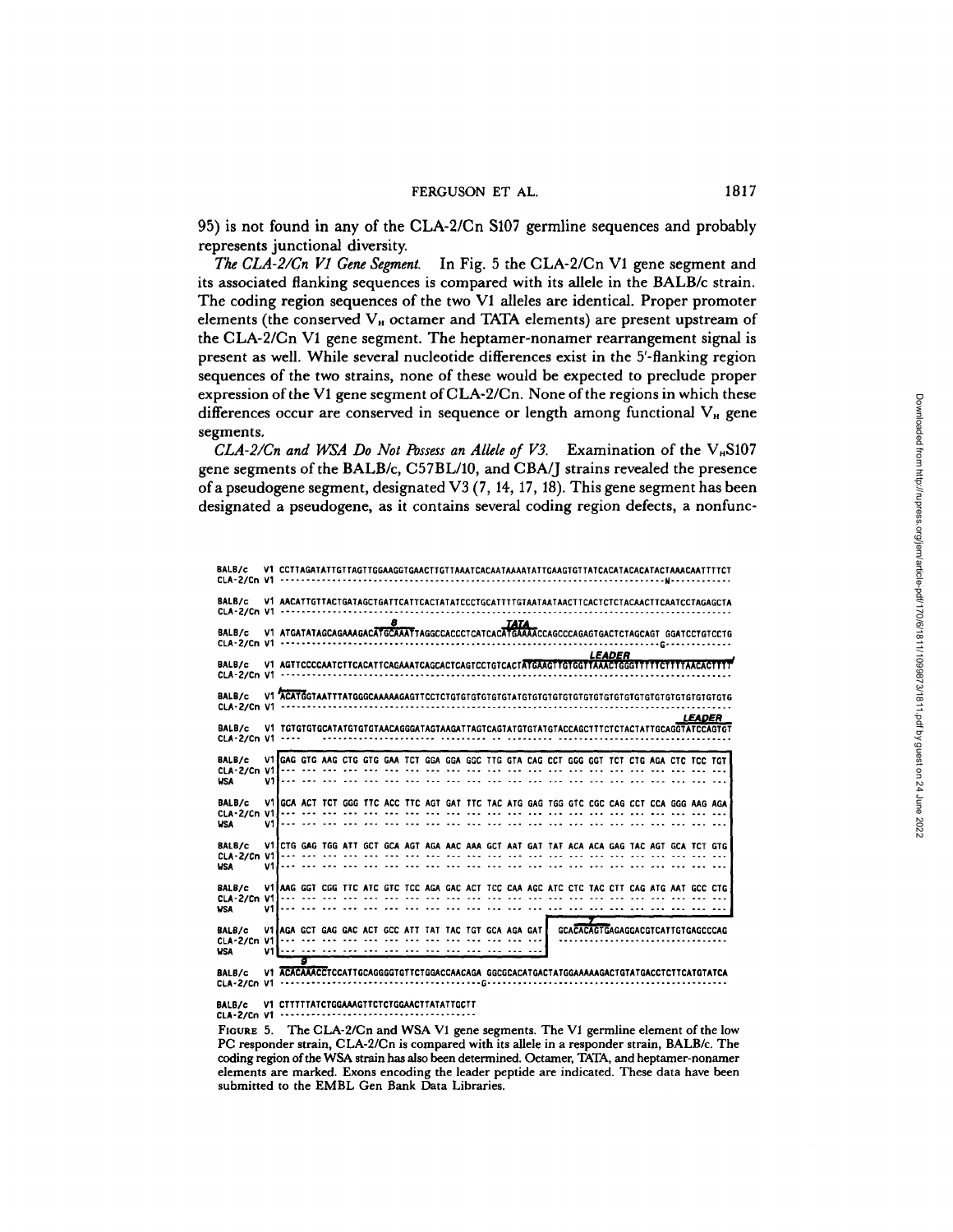tional heptamer-nonamer rearrangement signal and lacks functional promoter and leader peptide sequences. None of the CLA-2/Cn or WSA gene segments contain such defects. While the V13 gene segment of CLA-2/Cn and WSA is a pseudogene, it is clearly not an allele of the V3 gene segment based on Southern blot as well as flanking region sequence analyses. We believe that we have isolated all  $V_n$ S107 gene segments of the CLA-2/Cn and WSA strains, none of which are alleles of V3 .

#### Discussion

The  $V_H$ S107 genes of CLA-2/Cn and WSA mice have been examined in detail. The results suggest that: (a) Low PC responsiveness in these populations is unlikely due to an inability to express the V1 member of the  $V_nS107$  gene family; and  $(b)$ gene conversion events have occurred with considerable frequency in the evolution of the murine  $V_H S107$  family.

In accord with preliminary analyses that suggested that PC low responsiveness In accord with premiinary analyses that suggested that 10 fow responsiveness<br>is unlinked to the IgH complex (11; Cancro, M. P., D. Hilbert, and H. Kersten, unpublished results), the CLA-2/Cn Vl segment contains no features that would preclude its use. All coding regions, including leader peptide sequences, are identical to BALB/c, and no defects are found in promoter or rearrangement sequences. Although a 4-bp deletion is found in a  $(dG-dT)_n:(dC-dA)_n$  dinucleotide repeat in the intron separating the two leader peptide exons of CLA-2/Cn strain, the length of this repeat is variable among all strains examined (7), including those known to express the Vl gene segment. Similarly, the four single base deletions found in this intron relative to BALB/c also are seen in C57BL/10 and CBA/J sequences (7, 8) . Neither D nor J<sub>H</sub> elements are likely responsible for the low responder phenotype, since there is no correlation of D region use with PC specificity, and while a preference for  $I_H$ 1 is observed, it is not requisite for PC binding (19). Additionally, the  $J_{\kappa}$ 5 element, which is common to most PC-specific antibodies (19), is intact in CLA-2 and identical to BALB/c (Ferguson, S. E., and M. P. Cancro, unpublished data). Thus, either  $V_{\kappa}$  genes are responsible for low responsiveness, or Ig structural gene defects do not underlie low PC responsiveness.

defects do not underlie low PC responsiveness.<br>A large proportion (49%) of differences between alleles of V<sub>H</sub>S107 gene family members are consistent with gene conversion. In Fig. 6 all known *Mus musculus domesticus*  $V<sub>II</sub>ST07$  gene segments are compared. Gene segments are grouped as alleles of individual  $V<sub>H</sub>$ S107 family members. The V11-2 gene segment is grouped with other V11 genes. Differences attributed to gene conversion are boxed. Several observations suggest that these differences probably represent a minimal estimate of conversion events.

First, a difference between alleles at a particular nucleotide position was considered a conversion only if both alternative bases could be found at an identical position in at least one other member of the  $V<sub>H</sub>$ S107 gene family. For example, alleles of the V13 gene segment vary at codon position <sup>6</sup> (GAA or GAG). Each of these codons are present in alleles of other V<sub><sup>H</sub>S107</sup> family members. Because this con-</sub> servative criterion of gene conversion requires identification of both donor and recipient sequences, some of the nucleotide differences shown in parentheses and assumed here to represent point mutations might also reflect conversion events . For example, at codon position 5 the V13 allele in the C57BL/10 strain contains GTG, whereas the BALB/c, CBA/J, and CLA-2/Cn alleles all contain the codon ATG. This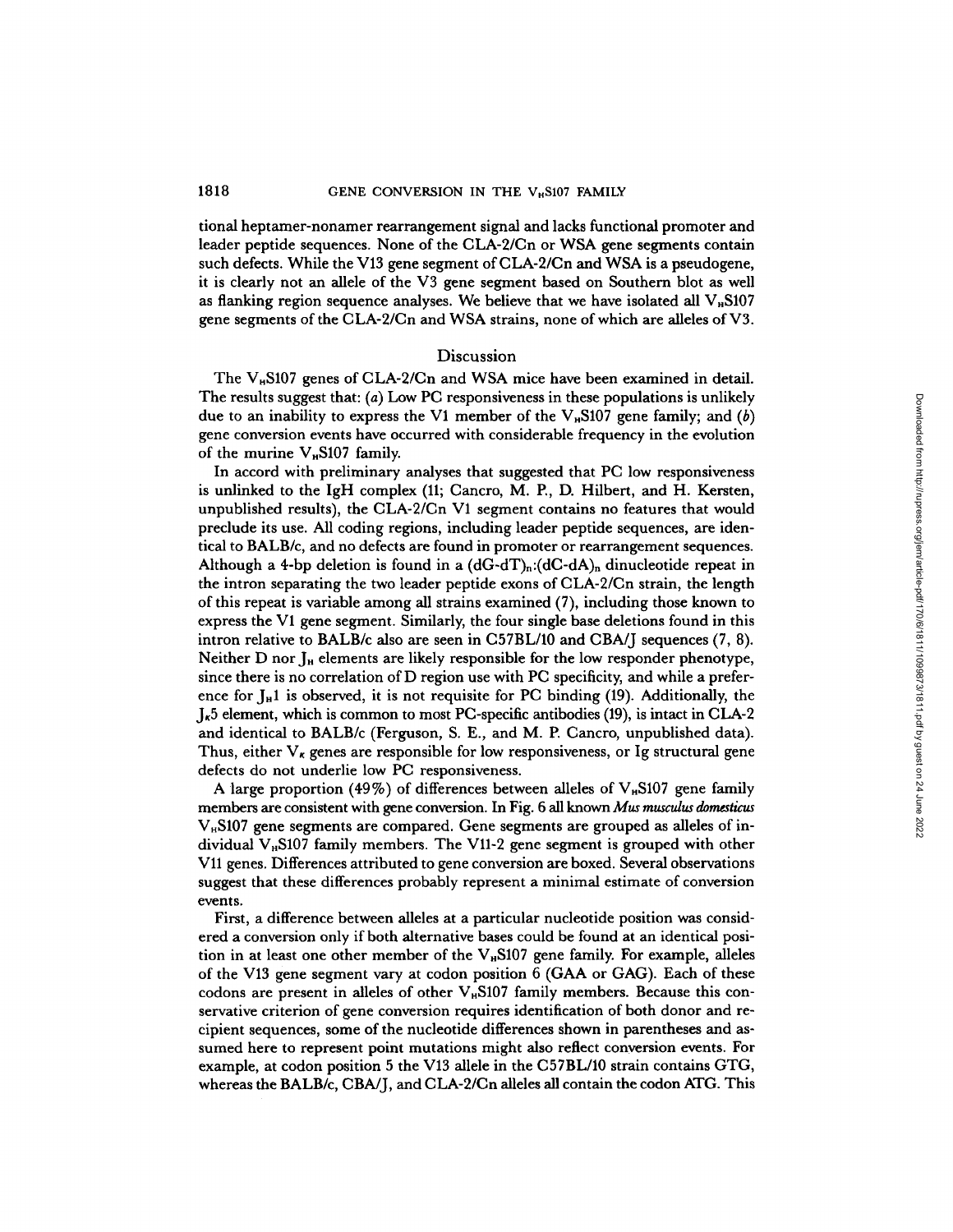FERGUSON ET AL. 1819

|    | BALB/c<br>CS7BL/10<br>CBA/J<br>CLA-2/Cn<br>WBA                                                                                                                                                                                                                                                                                                                                        |                         |                 |               |                          |                      |                                      |           |                                                                                                             |                          |                                                               |                                           |                      |                                                          |                            | œ                                            |                                                          |                          |                                       |         |                                  |                                                                                                                                                              |                                                               |                           |               |
|----|---------------------------------------------------------------------------------------------------------------------------------------------------------------------------------------------------------------------------------------------------------------------------------------------------------------------------------------------------------------------------------------|-------------------------|-----------------|---------------|--------------------------|----------------------|--------------------------------------|-----------|-------------------------------------------------------------------------------------------------------------|--------------------------|---------------------------------------------------------------|-------------------------------------------|----------------------|----------------------------------------------------------|----------------------------|----------------------------------------------|----------------------------------------------------------|--------------------------|---------------------------------------|---------|----------------------------------|--------------------------------------------------------------------------------------------------------------------------------------------------------------|---------------------------------------------------------------|---------------------------|---------------|
|    | V3 MAR/C<br>GMA/10<br>GM/J                                                                                                                                                                                                                                                                                                                                                            |                         |                 |               |                          | ŀ                    |                                      | $-0.03 -$ |                                                                                                             |                          |                                                               |                                           |                      |                                                          |                            |                                              |                                                          |                          |                                       |         |                                  |                                                                                                                                                              |                                                               |                           |               |
|    | V11 BALB/C<br>CBA/1<br>CBA/1<br>CLA-2/Ch<br>CV11-2) LGA-2/Ch<br>CV11-2) LGA-2/Ch                                                                                                                                                                                                                                                                                                      |                         |                 |               |                          |                      |                                      |           |                                                                                                             |                          |                                                               |                                           |                      |                                                          |                            |                                              |                                                          |                          | $-0.73$<br>m,<br>$\ddot{\phantom{a}}$ |         |                                  |                                                                                                                                                              |                                                               |                           | $\frac{1}{2}$ |
|    | $\begin{array}{r} \text{V}13 \text{ mm} \text{pc} \\ \text{C}701/10 \\ \text{cm} \text{cm} \text{cm} \\ \text{C}14 \cdot 2/ \text{cm} \\ \text{cm} \\ \text{M} \text{A} \end{array}$                                                                                                                                                                                                  |                         |                 |               | (A)<br>(A)-<br>ωī.<br>m. | $\ddot{\phantom{a}}$ |                                      |           |                                                                                                             |                          |                                                               |                                           |                      |                                                          |                            | $\begin{array}{c} \hline \hline \end{array}$ |                                                          |                          |                                       |         |                                  | (n)<br>:<br>÷                                                                                                                                                | $\frac{1}{2}$<br>J,                                           |                           | i<br>Li       |
|    |                                                                                                                                                                                                                                                                                                                                                                                       | 27                      |                 |               | 31                       | u                    |                                      |           |                                                                                                             |                          |                                                               |                                           |                      |                                                          |                            |                                              |                                                          |                          |                                       |         |                                  |                                                                                                                                                              |                                                               |                           |               |
|    | <b>BALR/C<br/>CS7BL/10<br/>CLA-2/Cn<br/>WA</b>                                                                                                                                                                                                                                                                                                                                        |                         |                 |               |                          |                      |                                      |           |                                                                                                             |                          |                                                               |                                           |                      | c c<br>$rac{1}{2}$                                       |                            |                                              |                                                          | (0)<br>$\dddot{\bullet}$ |                                       |         |                                  |                                                                                                                                                              |                                                               |                           |               |
|    | $\begin{array}{r}\n\text{V3}_{\text{SMM}} \\ \text{G7B1/10} \\ \text{G7B1/10}\n\end{array}$                                                                                                                                                                                                                                                                                           |                         |                 |               |                          |                      | ٠                                    |           | å<br>à                                                                                                      |                          |                                                               | ľ                                         |                      |                                                          |                            | B                                            | ÷<br>:                                                   | $\ddot{\phantom{0}}$     |                                       | -(A)    | $\mathbf{r}$<br>$\ddot{\bullet}$ | . [                                                                                                                                                          | I<br>澗                                                        |                           | ∷             |
|    | $\begin{array}{r} \textbf{V11} \text{ mm}.\text{pc} \\ \textbf{5701/10} \\ \textbf{5801/3} \\ \textbf{591/2} \\ \textbf{591/2} \\ \textbf{591/2} \\ \textbf{591/2} \\ \textbf{591/2} \\ \textbf{591/2} \\ \textbf{591/2} \\ \textbf{591/2} \\ \textbf{591/2} \\ \textbf{591/2} \\ \textbf{591/2} \\ \textbf{591/2} \\ \textbf{591/2} \\ \textbf{591/2} \\ \textbf{591/2} \\ \textbf{$ |                         |                 |               |                          |                      |                                      |           | $\begin{array}{c}\nA & B & C \\ A & B & C \\ A & C & C \\ A & C & C \\ A & C & C \\ A & C & C\n\end{array}$ |                          |                                                               |                                           |                      | נז)-<br>Ω,<br>$\ddot{\phantom{0}}$                       |                            | $\ddotsc$                                    | $\ddot{\phantom{1}}$<br>İ<br>. .<br>$\ddot{\phantom{1}}$ | H<br>÷,<br>6             |                                       |         | q<br>¢<br>$\ddot{r}$             | $-20000$                                                                                                                                                     | H                                                             | $\cdot$ t<br>٠,           |               |
|    | $V13 \frac{\text{m} \cdot \text{m} \cdot \text{m}}{\text{cm} \times \text{m}}$<br>$\frac{\text{cm} \times \text{m}}{\text{cm} \times \text{m}}$                                                                                                                                                                                                                                       |                         | $\cdot$<br>-61) | ٠è<br>$\cdot$ |                          | ٨                    | $\cdot$<br>$\hat{\phantom{a}}$<br>ä. |           | Ì                                                                                                           | $\ddot{\cdot}$           | $\ddot{\cdot}$<br>$\omega$<br>ü.                              | $\overline{\mathbf{r}}$<br>$\ddot{\cdot}$ |                      | $\ddotsc$<br>٠<br>(4)                                    | $\mathbb{C}$               | $\overline{\mathbf{b}}$<br>$\vdots$          | $\cdot$<br>$\cdots$                                      | H                        | å                                     |         | i                                | $\ddot{\phantom{0}}$<br>$\ddot{\phantom{a}}$<br>l,                                                                                                           | $\frac{116}{116}$                                             | $\cdot$<br>T<br>$\cdot$ T |               |
| Vt |                                                                                                                                                                                                                                                                                                                                                                                       |                         |                 |               |                          |                      |                                      |           |                                                                                                             |                          |                                                               |                                           |                      |                                                          |                            |                                              |                                                          |                          |                                       |         |                                  |                                                                                                                                                              |                                                               |                           |               |
|    | <b>BALS/c<br/>CS7BL/10<br/>CBA/d<br/>CLA-2/Cn<br/>WBA</b>                                                                                                                                                                                                                                                                                                                             |                         |                 |               |                          |                      |                                      |           |                                                                                                             |                          |                                                               |                                           |                      |                                                          |                            |                                              |                                                          |                          |                                       |         |                                  |                                                                                                                                                              |                                                               |                           |               |
|    | $V3$ MAR/ $\frac{1}{10}$ CS70L/10                                                                                                                                                                                                                                                                                                                                                     |                         |                 |               |                          |                      |                                      |           | :<br> }                                                                                                     |                          |                                                               |                                           |                      |                                                          |                            |                                              |                                                          |                          |                                       |         |                                  |                                                                                                                                                              |                                                               |                           |               |
|    | V11 MAB/c<br>CS78L/10<br>CLA/J<br>CA7-2/Cn<br>(V11-2) MA<br>(V11-2) MA                                                                                                                                                                                                                                                                                                                |                         |                 |               | å<br>á                   | L.                   |                                      |           |                                                                                                             |                          |                                                               |                                           |                      |                                                          |                            |                                              |                                                          |                          | ¢                                     |         |                                  |                                                                                                                                                              |                                                               |                           |               |
|    | $\begin{array}{r}\n\text{V13} \text{ BMLD/c} \\ \text{C3/BL/10} \\ \text{C3/14} \\ \text{C3A-2/En} \\ \text{M4}\n\end{array}$                                                                                                                                                                                                                                                         |                         |                 |               | <b>4(C)</b><br>å         | ic<br>Col            |                                      |           | e]<br>Le                                                                                                    | $\cdot$ (T)<br>းကြီး     | $\frac{1}{10}$                                                |                                           |                      | $\begin{smallmatrix} 0 \\ 0 \\ 0 \\ 0 \end{smallmatrix}$ |                            |                                              |                                                          |                          |                                       |         |                                  |                                                                                                                                                              | $\cdot$<br>$\ddot{\phantom{a}}$<br>$\ddot{\phantom{1}}$<br>×. | (T)                       |               |
|    |                                                                                                                                                                                                                                                                                                                                                                                       |                         |                 |               |                          |                      |                                      | 22        |                                                                                                             |                          |                                                               |                                           |                      |                                                          |                            |                                              |                                                          |                          |                                       |         |                                  |                                                                                                                                                              |                                                               |                           |               |
| V1 | <b>BALB/c<br/>CS7BL/10<br/>CBA/J<br/>CLA-2/Cn<br/>WBA</b>                                                                                                                                                                                                                                                                                                                             |                         |                 |               |                          |                      |                                      | ŀ.        | ä,<br>$\ddot{\phantom{0}}$                                                                                  | $\overline{\phantom{a}}$ | ٠<br>00<br>$\mathbb{R}^2$                                     |                                           |                      |                                                          |                            |                                              |                                                          |                          |                                       |         |                                  |                                                                                                                                                              |                                                               |                           |               |
|    | $V3$ BALB/c<br>CS7BL/10<br>CBA/J                                                                                                                                                                                                                                                                                                                                                      |                         |                 |               |                          |                      |                                      |           | П                                                                                                           |                          | $\ddot{c}$<br>$\vdots$                                        | $\ddot{\mathbf{u}}$                       |                      |                                                          |                            |                                              |                                                          |                          |                                       |         |                                  |                                                                                                                                                              |                                                               |                           |               |
|    | V11 MAR/c<br>CRA/J<br>CAA/J<br>CAA-2/Cn<br>(V11-2) MA<br>(V11-2) MA                                                                                                                                                                                                                                                                                                                   |                         |                 |               |                          | ۸<br>A               |                                      |           | $\begin{array}{c}\n\hline\n\text{cos}\theta \\ \hline\n\text{cos}\theta\n\end{array}$                       |                          | $\ddot{\phantom{1}}$<br>$\cdots$<br>.<br>$\ddot{\phantom{a}}$ |                                           |                      |                                                          |                            |                                              |                                                          |                          |                                       |         |                                  | $\frac{1}{2}$                                                                                                                                                | . .<br>$\ddotsc$                                              |                           |               |
|    | V13 BALR/c<br>CS78L/10<br>CLA-2/Cn<br>LIGA-2/Cn<br>LIGA                                                                                                                                                                                                                                                                                                                               | $(4)$<br>$(4)$<br>$(4)$ |                 |               |                          | ۸                    |                                      |           | Η<br>$\pmb{\lambda}$<br>$\hat{\mathbf{a}}$                                                                  | $\mathbb{R}^2$           | $\frac{1}{100}$                                               |                                           | $\ddot{\phantom{0}}$ |                                                          | $\ddot{ }$<br>-co-<br>-cen |                                              |                                                          | i                        |                                       | $\cdot$ |                                  | $\begin{array}{ccc}\n\ldots & A & \ldots \\ \ldots & \ldots & \ldots \\ \ldots & \ldots & \ldots & \ldots \\ \ldots & \ldots & \ldots & \ldots\n\end{array}$ |                                                               |                           |               |

FIGURE 6. Gene conversion among  $V_H$  S107 gene segments. The coding region sequences of all  $V_H$ S107 gene segments examined in strains of *Mus musculus domesticus* are compared. The BALB/c, C57BL/10, and CBA/J sequences have been published previously (7, 8, 14, 17). Alleles of individual gene family members are grouped. Allelic nucleotide variations attributable to gene conversion (see text for criteria) are boxed. Parentheses indicate differences which do not fulfill the criteria for conversion used herein.

indeed may reflect a point mutation that occurred in the progenitor of the BALB/c, CBA/J, and CLA-2/Cn V13 alleles but not the progenitor of the C57BL/10 allele. Alternatively, all V13 gene segments mayhave once contained ATG, but the C57BL/10 allele may have served as a recipient for the codon GTG, using any of the other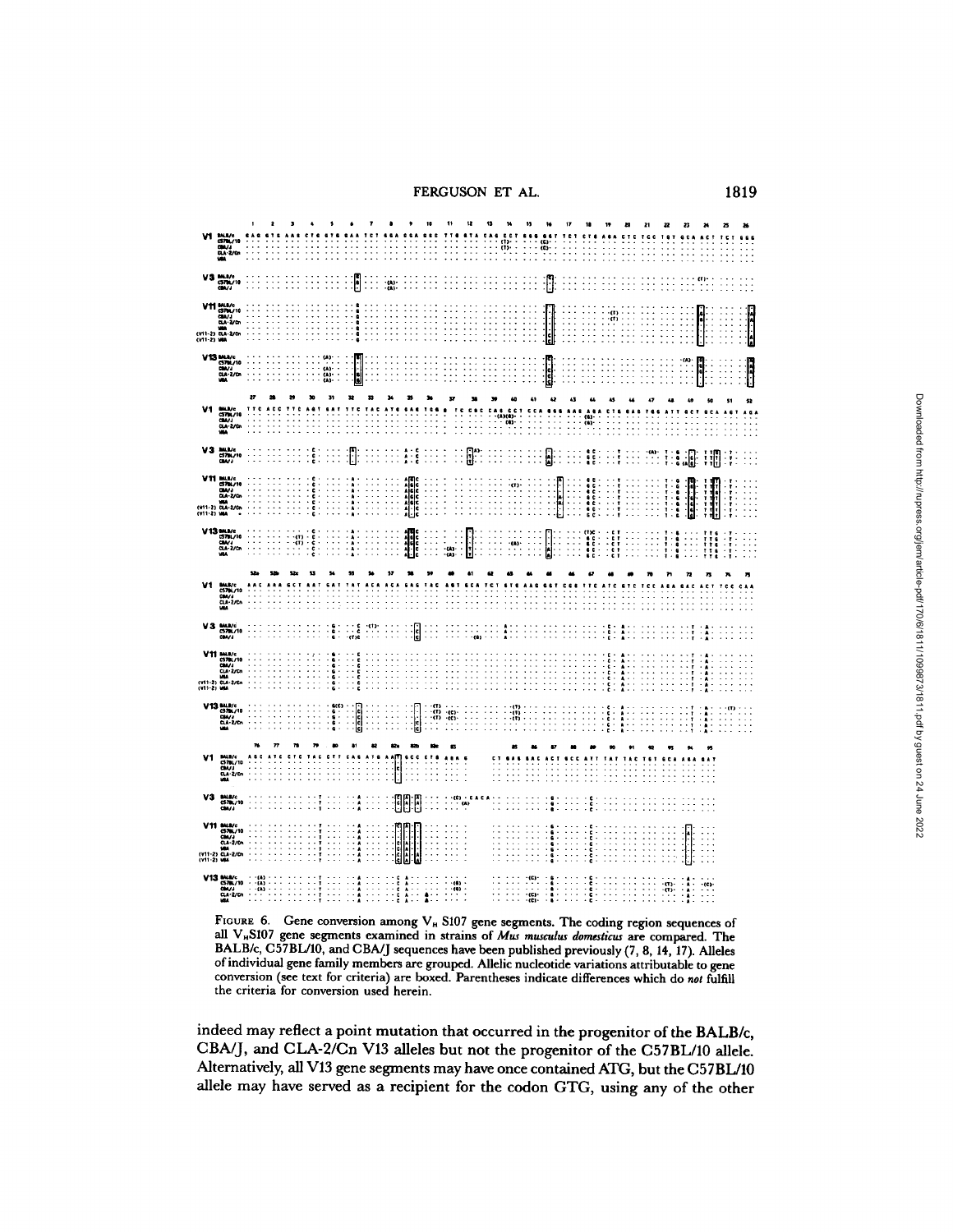members of the  $V_{\text{B}}$ S107 family as a donor sequence. In fact, the nucleotides that flank this difference (positions 6 and 16) are likely the result of gene conversion, strengthening this possibility.

Second, a striking feature of the  $V_{\mu}$ S107 family is the paucity of examples where more than two different bases are observed at a particular nucleotide position (this occurs at only 4 of the 64 positions where differences are observed: in codons 24, 40, 44, and 83). If nucleotide substitutions were random within the  $V<sub>H</sub>S107$  gene family, the proportion of positions where identical substitutions would exist can be calculated as  $(0.33)$   $(H)<sup>N</sup>$ , where H is the degree of homology among the sequences being compared, N is the total number of sequences less the putative donor and<br>being compared, N is the total number of sequences less the putative donor and recipient, and 0.33 is the probability of choosing one of three possible nucleotides (8, 11, 18). If calculated for the <sup>16</sup> known alleles this value is 21%, and the 49% of observed variations (32 out of 65) consistent with conversion is significantly higher when compared by  $\chi^2$  analysis ( $\chi^2 = 31.23_{df} = 1$ ;  $p < 0.001$ ).

The distribution of putative conversion events is skewed to particular family members, as 31 of the 32 putative conversion events involve V11, V3, and V13 alleles as donor/recipient combinations. This is consistent with the observation that sequence homology is positively correlated with the rate of intrachromosomal gene conversion (20), since the degrees of homology between Vl and other segments range from only 85-90%, whereas this figure is 90-100% for all V11, V13, and V3 combinations. If only the V13, V11, and V3 members are considered, the expected random occurrence of matching differences is only  $13\%$ , but  $53\%$  (31 of 59) of the differences among these alleles are consistent with conversion. This deviation from the expected value based on random occurrence is highly significant  $(\chi^2 = 81.08<sub>df</sub> = 1; p <$ 0.001). Thus, nonrandom events consistent with conversion have contributed to  $V_H S107$  allelic differences, and are focused among the V11, V3, and V13 alleles.

The paucity of substitutions in Vl attributable to gene conversion might reflect a selective advantage afforded by the specificity of V1-derived antibodies. However, several considerations suggest that this is secondary to homology relationships among individual  $V_H$ S107 genes. Many of the observed conversions are silent (e.g., amino acid position 6), would not alter antibody specificity, and should thus serve as innocuous donor sequences for Vl. Additionally, many conversions occur in framework regions, and it is clear from point mutations among Vl alleles that some framework changes can be tolerated. In fact, some of these appear less conservative than would be a potential conversion at the same position. For example, the gly  $\rightarrow$  arg<br>would be a potential conversion at the same position. For example, the gly  $\rightarrow$  arg substitution between C57BL and BALB/c V1 is less conservative than the gly  $\rightarrow$ ala substitution that would result if this codon were converted by the V3 or V13 members of the BALB/c haplotype.

The CLA-2/Cn and WSA sequences extend understanding of several features of the V<sub>H</sub>S107 gene family. First, although recent comparisons of BALB/c V<sub>H</sub>S107 members revealed that flanking regions are evolving faster than coding regions (17), this is not true for comparisons made between the alleles of individual gene segments among the CLA-2/Cn and BALB/c strains. In such comparisons (Table I), the V11-2 and V13 gene segments are evolving approximately twice as fast as are the noncoding sequences. Gene conversion maybe the basis for the apparent conflict, since it can result in short-term allelic diversity, generating more than one base change through asingle event. While we cannot determine the frequency of gene conversion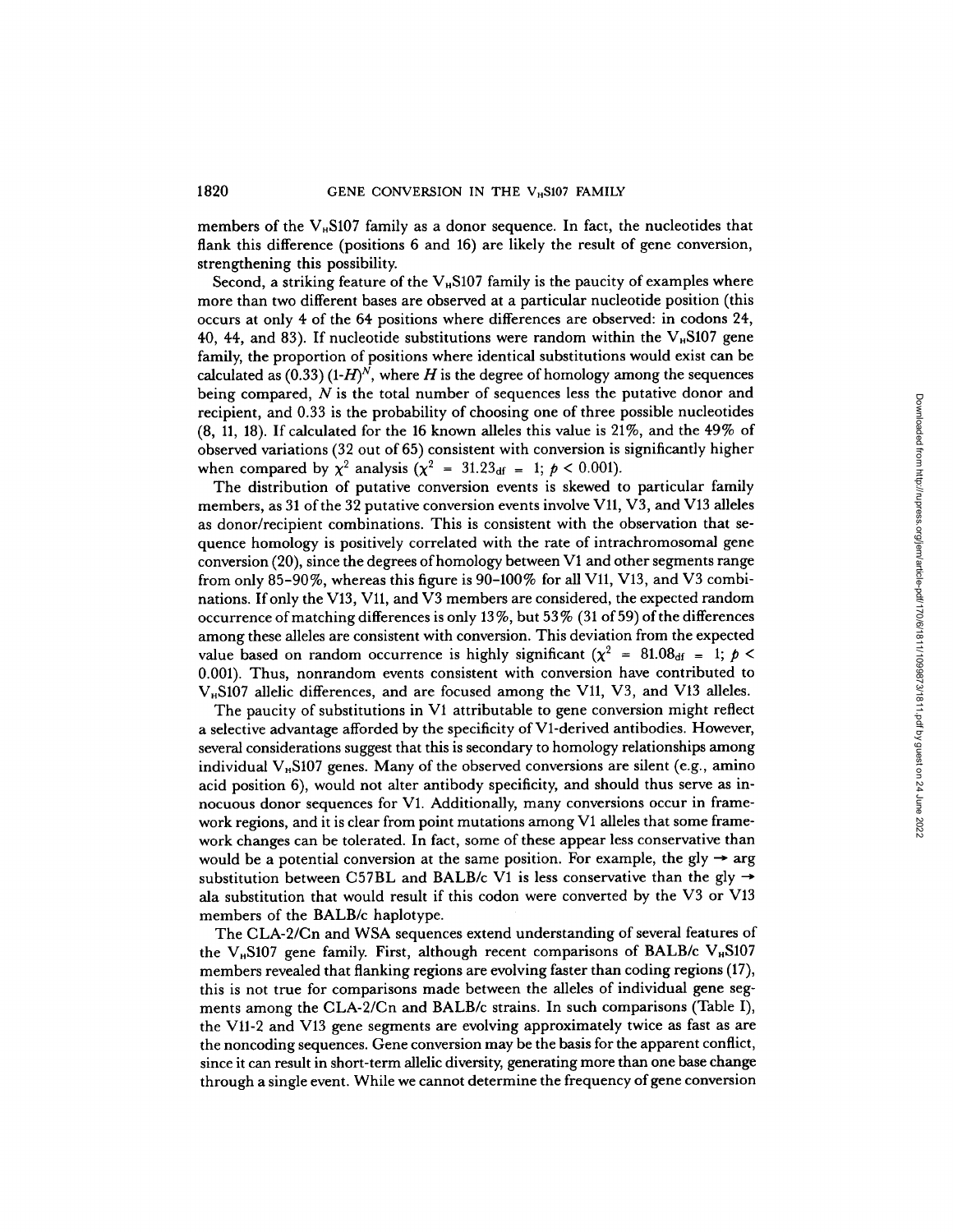TABLE I Drift between BALB/c and CLA-2 VHS107 Coding and Flanking Regions

| Comparison        | Region           | Number of<br>nucleotides<br>compared | Number of<br>base mis-<br>matches | Drift |
|-------------------|------------------|--------------------------------------|-----------------------------------|-------|
|                   |                  |                                      |                                   | %     |
| <b>CLA-2 V11</b>  | Noncoding flanks | 571                                  | 1                                 | 0.2   |
| VS.               | Leader exons     | 57                                   | 0                                 | 0.0   |
| BALB/c V11        | VH segment       | 303                                  | 0                                 | 0.0   |
| CLA-2 V11-2       | Noncoding flanks | 557                                  | 5                                 | 0.9   |
| VS.               | Leader exons     | 57                                   | 0                                 | 0.0   |
| <b>BALB/c V11</b> | VH segment       | 303                                  | 5                                 | 1.6   |
| <b>CLA-2 V13</b>  | Noncoding flanks | 569                                  | 15                                | 2.6   |
| VS.               | Leader exons     | 57                                   |                                   | 1.6   |
| BALB/c V13        | VH segment       | 303                                  | 16                                | 5.3   |
| <b>CLA-2 V1</b>   | Noncoding flanks | 628                                  | 7                                 | 1.1   |
| VS.               | Leader exons     | 57                                   | 0                                 | 0.0   |
| <b>BALB/c V1</b>  | VH segment       | 303                                  | 0                                 | 0.0   |

The drift for alleles of VHS107 family members in BALB/c and CLA was calculated for coding, flanking, and leader exon regions . Drift is calculated as the proportion of positions where base mismatches are observed in the designated region, and is expressed as a percentage .

with these data, it is clear that much gene conversion has occurred even during the relatively short time frame involved in divergence of alleles within a single species.

Second, these data argue against the notion that conversion events seen in the  $V<sub>H</sub>$ S107 family are inbreeding artifacts. The CLA-2/Cn and WSA gene segments are identical in sequence, and these strains were independently derived from the same feral population in which several  $V_n$ S107 haplotypes were segregating (see Fig. 1) . Since it is unlikely that identical mutations occurred independently in each strain subsequent to their separation and inbreeding, these gene segments probably represent those present in one haplotype of the original feral population of CNV mice.

Finally, the composition of the CLA/WSA haplotype strengthens the likelihood that <sup>a</sup> progenitor haplotype similar to CE may have given rise to many of the extant  $V<sub>n</sub>$ S107 haplotypes. As originally proposed by Perlmutter and Schroeder (18), unequal crossovers within this haplotype could account for the BALB/c and A/J haplotypes through an unequal crossover event. Similarly, the CLA/WSA haplotype could be generated through an unequal crossover in the same progenitor, resulting in two  $V11$  members (Fig. 7).

Based upon the data presented herein, as well as other recent studies suggesting that gene conversion contributes to sequence diversity among mouse and human  $V_H$  segments (3, 4, 6-8, 21, 22), it appears that gene conversion globally affects germline  $V_H$  genes, and has contributed substantially to  $Igh$  locus evolution.

#### Summary

Gene conversion has been suggested as the basis for many  $V_H$  allelic differences, particularly in the murine  $V_{H}S107$  family. Whether conversion among IgV<sub>H</sub> genes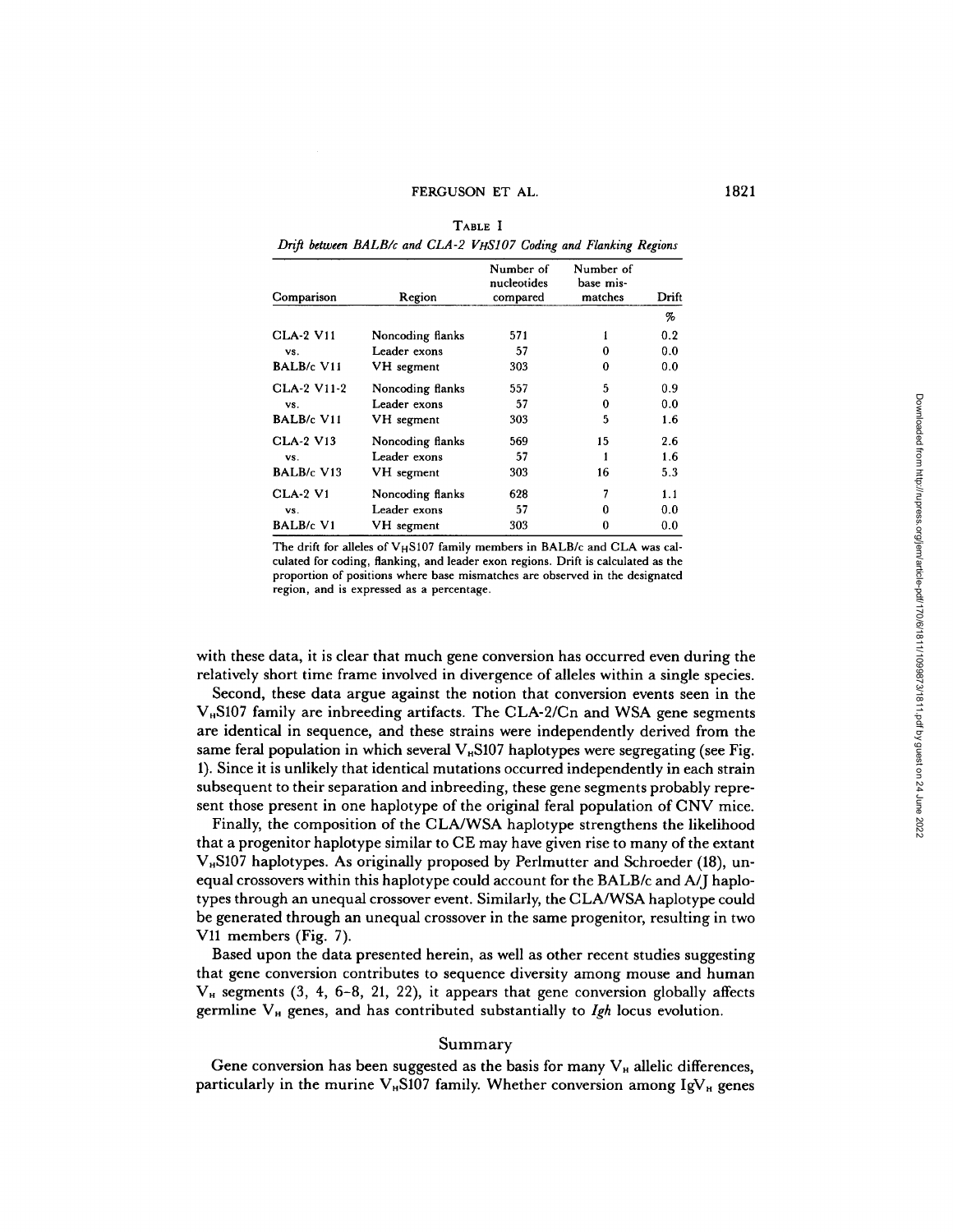

FIGURE 7. Proposed model for the evolution of the CLA- $2/WSA$  V<sub>H</sub>S107 haplotype. An unequal crossover in progenitor haplotype similar to CE is proposed to have resulted in the CLA/WSA haplotype, which is characterized by two V11-like segments. The reciprocal product would thus bear only V13 and VI segments, similar to the extant A/J haplotype.

is likely to have occurred in outbred populations has not been directly addressed . The CLA-2/Cn and WSA strains, which were recently and independently derived from a feral population exhibiting low responsiveness to PC, provide the opportunity to approach this question. In previous studies, the heavy chain cDNA sequence of <sup>a</sup> PC-specific hybridoma derived from CLA-2/Cn suggested gene conversion events within the  $V_{\mu}$ S107 family. Accordingly, we have examined the germline  $V_{\mu}$ S107 genes of CLA-2/Cn and WSA. The results indicate that: (a) The CLA-2 and WSA strains bear an identical but novel  $V_{\mu}$ S107 family haplotype, which lacks a V3 element and contains a V1, a V13, and two V11 genes;  $(b)$  low PC responsiveness in these populations is unlikely due to an inability to express the V1 member of the V<sub>B</sub>S107 gene family; and (c) when compared with the other known V<sub>B</sub>S107 haplotypes, the proportion of differences consistent with gene conversion greatly exceeds that expected by random base substitution . Thus, gene conversion events appear to have occurred with considerable frequency in the evolution of the murine  $V_{\mu}S107$ family, especially among the V3, V13, and V11 members. ey to nave occurred noith or the chicken light chain preime as not one of the copyrrol and a fert proposition and the chicken light chain previous studies, the heavy chain cDNA sequence the copyrrol-<br>
to approach this ques

We are grateful to Dr. Stuart Rudikoff for providing some of the oligonucleotide primers used in these studies, and Drs. Michael Potter and Lawrence D'Hoostelaere for providing the founder populations for the WSA and CLA-2/Cn strains, as well as the DNA samples from early breeding stocks . The helpful discussions and support of Dr. Roger Perlmutter are also gratefully acknowledged.

Received for publication 19July 1989.

#### References

- 1. Bentley, D. L., and T. Rabbitts. 1981. Evolution of Immunoglobulin V genes. Evidence that recently duplicated human  $V_k$  sequences have diverged by gene conversion. Cell. 32:181.
- 2. Akimenko, M.-A., B. Mariame, and F. Rougeon. 1986. Evolution of the immunoglobulin kappa locus in the rabbit: Evidence for differential gene conversion events. Proc. Natl. Acad. Sci. USA. 83:5180.
- 3. Krawinkel, U., G. Zoebelein, M. Bruggemann, and A. Radbruch. 1983. Recombination between antibody heavy chain variable region genes: Evidence for gene conversion. Proc. Natl. Acad. Sci. USA. 80:4997.
- Frank Theat. Str. Och. 80.1557.<br>4. Rathbun, G. A., F. Otani, E. C. B. Milner, J. D. Capra, and P. W. Tucker. 1988. Molec-<br>1. Plan observation in the A. I. 1559 family of bosys chain unright persion gave any ular characterization of the A/J J558 family of heavy chain variable region gene seg-<br>ments.  $J.$  Mol. Biol. 202:385.
- 5. Reynaud, C.-A., V. Anquez, H. Grimal, and J.-C. Weill. 1987. A hyperconversion mechanism generates the chicken light chain preimmune repertoire. Cell. 48:379.